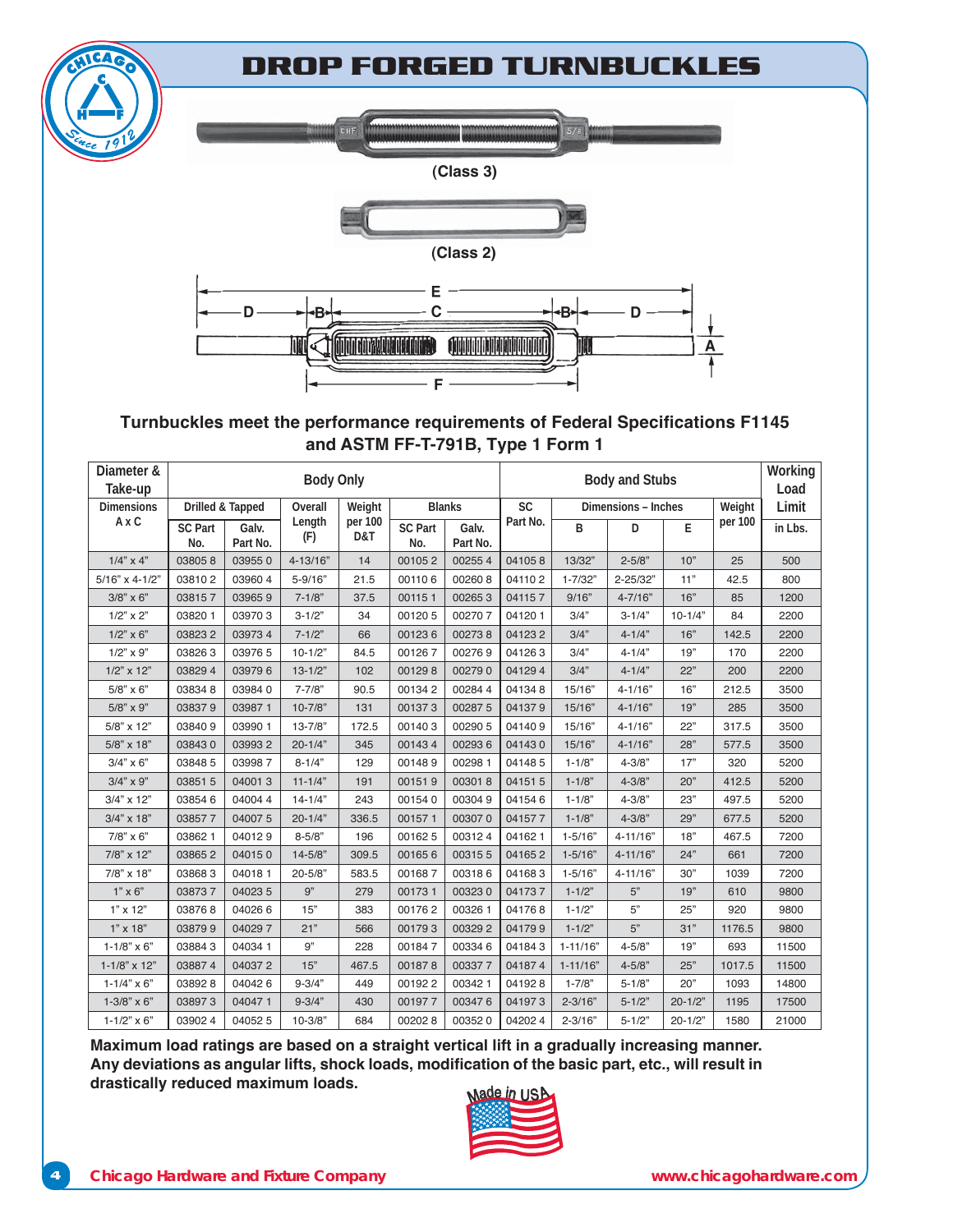## **DROP FORGED TURNBUCKLES**

Turnbuckles meet the performance requirements of Federal Specifications F1145 Type 1 Form 1 and ASTM FF-T-791B.

- Meets or exceeds all requirements of ASME B30.26 including identification, ductility, design factor, proof load and temperature requirements.
- **Material traceability available through Product Identifiation Code (PIC) System**

|           |                       |           | <b>Eye and Eye</b> |               |           | <b>Hook and Hook</b> |               | Weight<br>per 100 |           |
|-----------|-----------------------|-----------|--------------------|---------------|-----------|----------------------|---------------|-------------------|-----------|
|           | Diameter &            |           | Part No.           | <b>Closed</b> |           | Part No.             | <b>Closed</b> | in                |           |
|           | Take-up               | <b>SC</b> | Galv.              | Length        | <b>SC</b> | Galv.                | Length        | Lbs.              |           |
|           | $1/4$ " x 4"          | 011051    | 012553             | 8"            | 020053    | 021555               | $8 - 1/2"$    | 35                |           |
|           | $5/16" \times 4-1/2"$ | 011105    | 012607             | 9"            | 020107    | 021609               | $9 - 1/2"$    | 47.5              |           |
|           | $3/8" \times 6"$      | 011150    | 012652             | $11 - 1/2"$   | 020152    | 021654               | 12"           | 90.6              |           |
|           | $1/2" \times 2"$      | 011204    | 012706             | $8 - 1/2"$    | 020206    | 021708               | 10"           | 111               |           |
|           | $1/2" \times 6"$      | 011235    | 012737             | 13"           | 020237    | 021739               | $14 - 1/4"$   | 170               |           |
|           | $1/2" \times 9"$      | 011266    | 012768             | 16"           | 020268    | 021760               | $17 - 1/4"$   | 202               |           |
|           | $1/2$ " x $12$ "      | 011297    | 012799             | 19"           | 020299    | 021791               | $20 - 1/4"$   | 232.5             |           |
|           | $5/8" \times 6"$      | 011341    | 012843             | $13 - 1/2"$   | 020343    | 021845               | $14 - 3/4"$   | 260               |           |
|           | $5/8" \times 9"$      | 011372    | 012874             | 17"           | 020374    | 021876               | $17 - 3/4"$   | 320               |           |
| (Class 4) | 5/8" x 12"            | 011402    | 012904             | $20 - 1/2"$   | 020404    | 021906               | $20 - 3/4"$   | 392.5             | (Class 5) |
|           | $5/8" \times 18"$     | 011433    | 012935             | $26 - 1/2"$   | 020435    | 021937               | $26 - 3/4"$   | 557               |           |
|           | $3/4" \times 6"$      | 011488    | 012980             | $14 - 3/4"$   | 020480    | 021982               | $16 - 3/4"$   | 397.5             |           |
|           | $3/4" \times 9"$      | 011518    | 013017             | 18"           | 020510    | 022019               | $19-3/4"$     | 512.5             |           |
|           | $3/4$ " x 12"         | 011549    | 013048             | $21 - 3/4"$   | 020541    | 022040               | $22 - 3/4"$   | 581               |           |
|           | $3/4" \times 18"$     | 011570    | 013079             | $27 - 3/4"$   | 020572    | 022071               | $28 - 3/4"$   | 666               |           |
|           | $7/8" \times 6"$      | 011624    | 013123             | 18"           | 020626    | 022125               | 19"           | 650               |           |
|           | 7/8" x 12"            | 011655    | 013154             | $22 - 1/2"$   | 020657    | 022156               | $23 - 3/4"$   | 787.5             |           |
|           | 7/8" x 18"            | 011686    | 013185             | $28 - 1/2"$   | 020688    | 022187               | 29-3/4"       | 1212              |           |
|           | $1" \times 6"$        | 011730    | 013239             | 17"           | 020732    | 022231               | 20"           | 805               |           |
|           | $1" \times 12"$       | 011761    | 013260             | 25"           | 020763    | 022262               | $25 - 1/2"$   | 1077.5            |           |
|           | $1" \times 18"$       | 011792    | 01329 1            | 31"           | 020794    | 022293               | $31 - 1/2"$   | 1386              |           |

Available with hot galvanized or self-colored finish.

To ascertain extended length add amount of take-up to length in closed position. Eye, Jaw and Hook fittings are heat treated.



|       | <b>Working Load</b> |             |        |                            |
|-------|---------------------|-------------|--------|----------------------------|
| A     | B                   | C           | D      | Limit in Lbs. <sup>1</sup> |
| 1/4"  | 5/16"               | 9/32"       | 7/32"  | 400                        |
| 5/16" | 1/2"                | 1/2"        | 5/16"  | 700                        |
| 3/8"  | 1/2"                | 1/2"        | 3/8"   | 1,000                      |
| 1/2"  | 7/8"                | 13/16"      | 17/32" | 1,500                      |
| 5/8"  | 29/32"              | 27/32"      | 5/8"   | 2,250                      |
| 3/4"  | $1 - 1/8"$          | 29/32"      | 11/16" | 3,000                      |
| 7/8"  | $1 - 3/16"$         | $1 - 1/16"$ | 13/16" | 3,200                      |
| 1 "   | $1 - 3/8"$          | $1 - 1/4"$  | 7/8"   | 5,000                      |





|       | <b>Working Load</b> |             |        |        |  |
|-------|---------------------|-------------|--------|--------|--|
| A     | C                   | Е<br>D      |        |        |  |
| 1/4"  | 1/2"                | 1"          | 7/32"  | 500    |  |
| 5/16" | 5/8"                | $1 - 1/4"$  | 9/32"  | 800    |  |
| 3/8"  | 3/4"                | $1 - 1/2"$  | 11/32" | 1,200  |  |
| 1/2"  | 1"                  | 2"          | 7/16"  | 2,200  |  |
| 5/8"  | $1 - 1/4"$          | $2 - 5/16"$ | 17/32" | 3,500  |  |
| 3/4"  | $1 - 1/2"$          | $2 - 3/4"$  | 5/8"   | 5,200  |  |
| 7/8"  | $1 - 3/4"$          | $3 - 1/2"$  | 7/8"   | 7,200  |  |
| 1"    | 2"                  | $3 - 3/4"$  | 7/8"   | 10,000 |  |

 $^\dagger$  Loads are based on a design factor of 5 to 1. Maximum load ratings are based on a straight vertical lift in a gradually increasing manner. Any deviations as angular lifts, shock loads, modification of the basic part, etc., will result in drastically reduced maximum loads.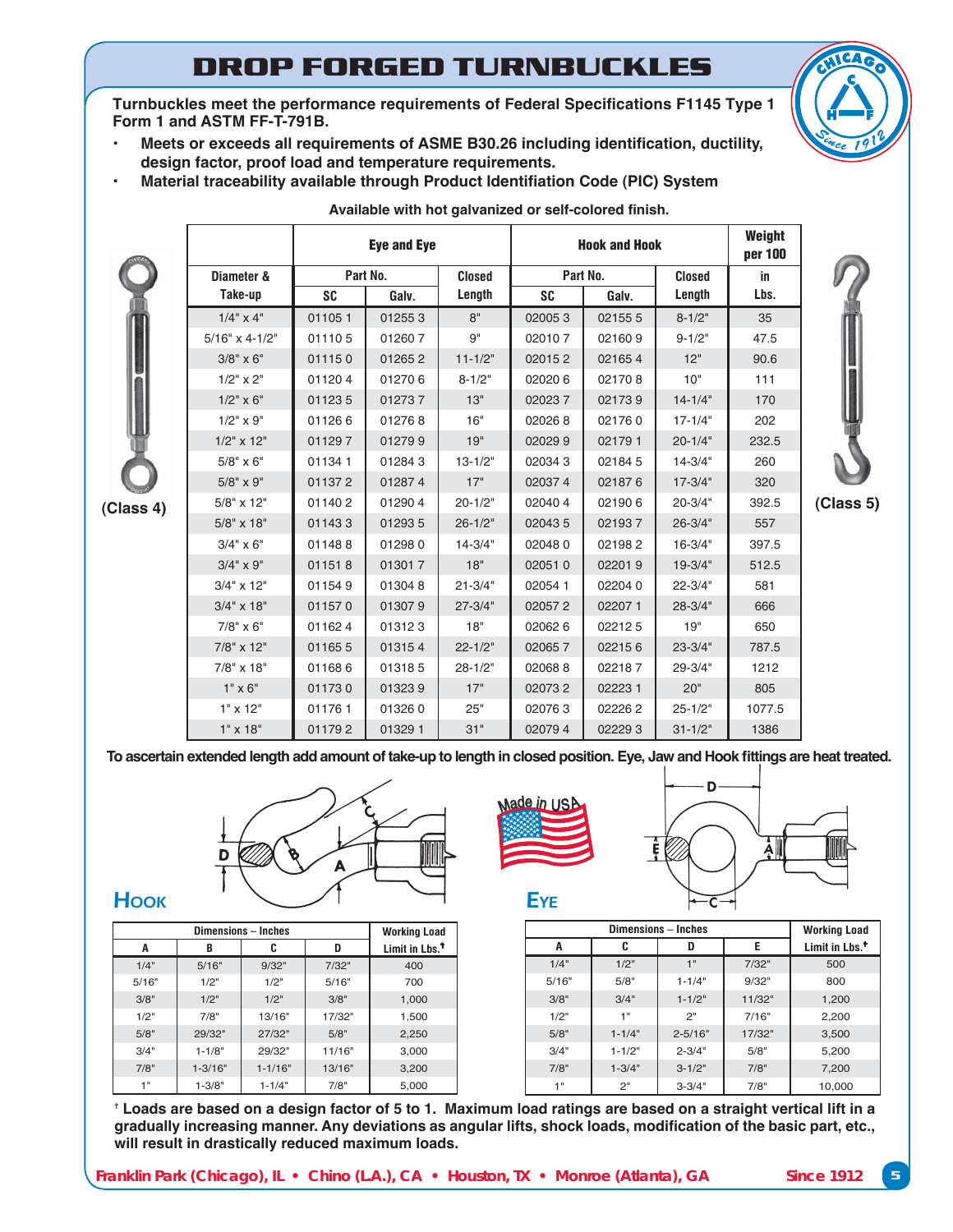

**Turnbuckles meet the performance requirements of Federal Specifications F1145** Type 1 Form 1 and ASTM FF-T-791B.

- **Meets or exceeds all requirements of ASME B30.26 including identification, ductility,** design factor, proof load and temperature requirements.
- **Material traceability available through Product Identifiation Code (PIC) System**



#### **(Class 6)**

Available with hot galvanized or self-colored finish. Eye, Jaw and Hook fittings are heat treated.

|                     | <b>Hook and Eye</b> | Weight<br>per 100 |               |        |
|---------------------|---------------------|-------------------|---------------|--------|
| Diameter &          |                     | Part No.          | <b>Closed</b> | in     |
| Take-up             | SC                  | Galv.             |               | Lbs.   |
| $1/4$ " $\times$ 4" | 015554              | 017053            | $8 - 1/4"$    | 35     |
| $5/16"$ x 4-1/2"    | 015608              | 017107            | $9 - 1/4"$    | 47.5   |
| $3/8" \times 6"$    | 015653              | 017152            | $11 - 3/4"$   | 90.6   |
| $1/2$ " $\times$ 2" | 015707              | 017206            | $9 - 1/4"$    | 109    |
| $1/2$ " x 6"        | 015738              | 017237            | $13 - 5/8"$   | 170    |
| $1/2$ " $\times$ 9" | 015769              | 017268            | $16 - 3/8"$   | 202    |
| $1/2$ " x $12$ "    | 015790              | 017299            | $19 - 5/8"$   | 232.5  |
| $5/8" \times 6"$    | 015844              | 017343            | $14 - 1/8"$   | 260    |
| $5/8" \times 9"$    | 015875              | 017374            | $17 - 3/8"$   | 320    |
| $5/8" \times 12"$   | 015905              | 017404            | $20 - 5/8"$   | 392.5  |
| $5/8" \times 18"$   | 015936              | 017435            | $26 - 5/8"$   | 557    |
| $3/4" \times 6"$    | 015981              | 017480            | $15 - 3/4"$   | 397.5  |
| $3/4" \times 9"$    | 016018              | 017510            | $18 - 7/8"$   | 512.5  |
| $3/4" \times 12"$   | 016049              | 017541            | $22 - 1/8"$   | 581    |
| $3/4" \times 18"$   | 016070              | 017572            | $28 - 1/8"$   | 666    |
| $7/8" \times 6"$    | 016124              | 017626            | $18 - 1/2"$   | 650    |
| 7/8" x 12"          | 016155              | 017657            | $23 - 1/8"$   | 787.5  |
| 7/8" x 18"          | 016186              | 017688            | $29 - 1/8"$   | 1212   |
| $1" \times 6"$      | 016230              | 017732            | $19 - 1/2"$   | 805    |
| $1" \times 12"$     | 016261              | 017763            | $25 - 1/4"$   | 1077.5 |
| $1" \times 18"$     | 016292              | 017794            | $31 - 1/4"$   | 1386   |

**To ascertain extended length add amount of take-up to length in closed position.**





## HOOK DIMENSIONS - STRENGTH

|       | <b>Working Load</b> |             |        |                            |
|-------|---------------------|-------------|--------|----------------------------|
| A     | B                   | C           | D      | Limit in Lbs. <sup>†</sup> |
| 1/4"  | 5/16"               | 9/32"       | 7/32"  | 400                        |
| 5/16" | 1/2"                | 1/2"        | 5/16"  | 700                        |
| 3/8"  | 1/2"                | 1/2"        | 3/8"   | 1,000                      |
| 1/2"  | 7/8"                | 13/16"      | 17/32" | 1,500                      |
| 5/8"  | 29/32"              | 27/32"      | 5/8"   | 2,250                      |
| 3/4"  | $1 - 1/8"$          | 29/32"      | 11/16" | 3,000                      |
| 7/8"  | $1 - 3/16"$         | $1 - 1/16"$ | 13/16" | 3,200                      |
| 1"    | $1 - 3/8"$          | $1 - 1/4"$  | 7/8"   | 5,000                      |

t Loads are based on a design factor of 5 to 1.



### EYE DIMENSIONS – STRENGTH

|       | <b>Working Load</b> |             |        |                            |
|-------|---------------------|-------------|--------|----------------------------|
| A     | C                   | D           | E      | Limit in Lbs. <sup>†</sup> |
| 1/4"  | 1/2"                | 1"          | 7/32"  | 500                        |
| 5/16" | 5/8"                | $1 - 1/4"$  | 9/32"  | 800                        |
| 3/8"  | 3/4"                | $1 - 1/2"$  | 11/32" | 1,200                      |
| 1/2"  | 1"                  | 2"          | 7/16"  | 2,200                      |
| 5/8"  | $1 - 1/4"$          | $2 - 5/16"$ | 17/32" | 3,500                      |
| 3/4"  | $1 - 1/2"$          | $2 - 3/4"$  | 5/8"   | 5,200                      |
| 7/8"  | $1 - 3/4"$          | $3 - 1/2"$  | 7/8"   | 7,200                      |
| 4 !!  | 2"                  | $3 - 3/4"$  | 7/8"   | 10,000                     |

**Loads are based on a design factor of 5 to 1.** 

**Maximum load ratings are based on a straight vertical lift in a gradually increasing manner.** Any deviations as angular lifts, shock loads, modification of the basic part, etc., will result in drastically reduced maximum loads.